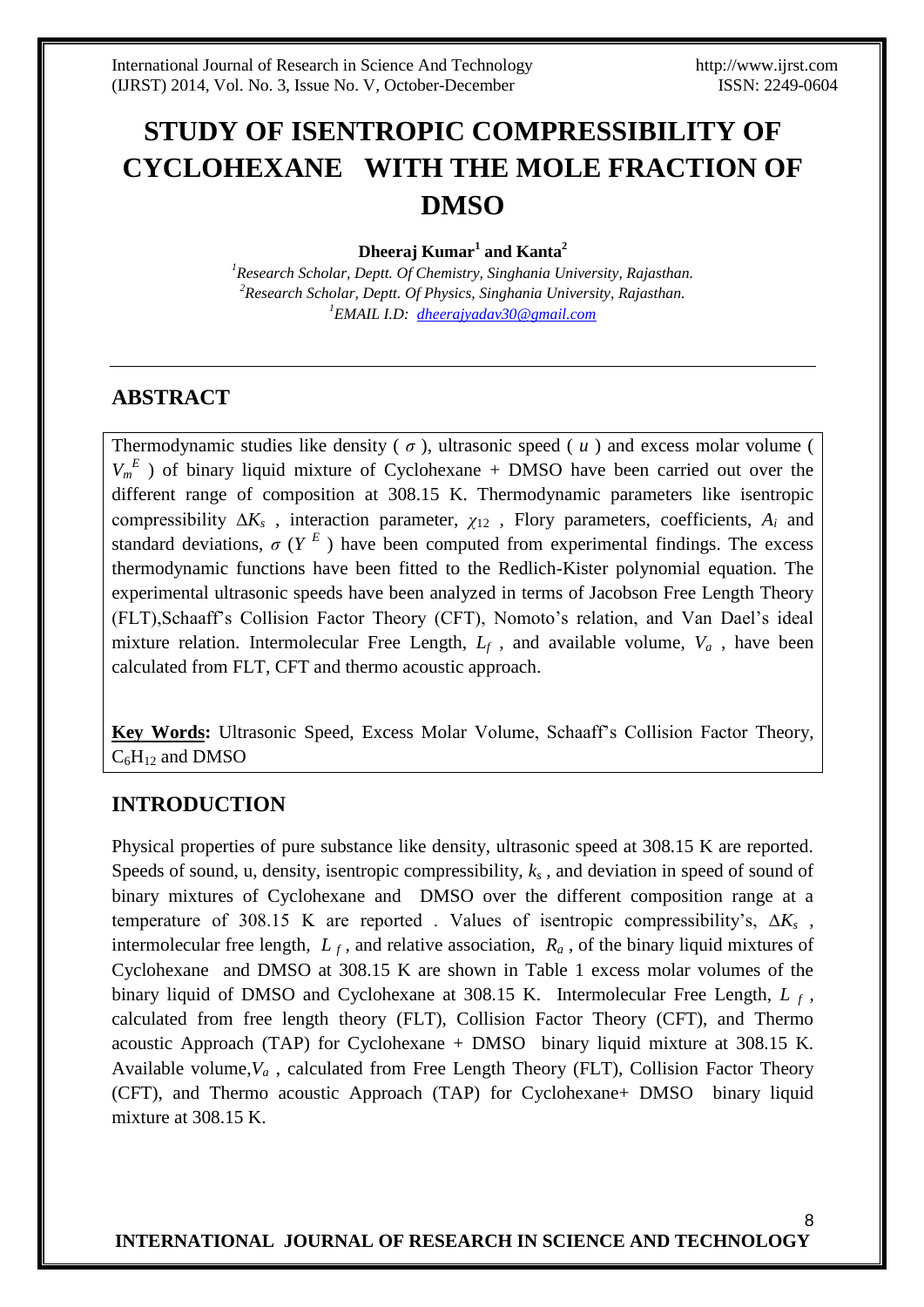9

# **TABLE 1** = Values of deviation in isentropic compressibility  $\Delta K_s$ , of binary liquid **mixture Of**  $C_6H_{12}$  **and DMSO at 308.15K.**

| <b>Mole Fraction</b> | $-\Delta K_s$ | $(10^{-11} \text{ Pa}^{-1})$ |
|----------------------|---------------|------------------------------|
| $(x_1)$              |               |                              |
|                      |               |                              |
| 0.0000               | 00.00         |                              |
| 0.0684               | 04.25         |                              |
| 0.1364               | 05.78         |                              |
| 0.1857               | 06.15         |                              |
| 0.2437               | 07.23         |                              |
| 0.3769               | 09.11         |                              |
| 0.4638               | 09.24         |                              |
| 0.5217               | 08.02         |                              |
| 0.6746               | 06.47         |                              |
| 0.8734               | 04.52         |                              |
| 1.0000               | 00.00         |                              |

# **REVIEW OF LITERATURE**

In the literature of physical chemistry, the thermodynamic properties of liquids and liquid mixtures constitute an important area of research. The study of liquids and liquid mixtures has been exhaustive since the pioneering work of Vander Waal`s around 1887, who suggested that the shape of the liquid molecules determine the intermolecular interactions. The first few issues of the "Zeitschrift Fur Physikalische Chemie" 90 years ago devoted a large fraction of their pages to the experimental and theoretical studies on the equilibrium properties of liquid mixtures. Since then, numerous research articles dealing with such studies have been published. This publication covered in textbooks, reviews and monographs.

# **MATERIAL AND METHOD**

The values of the coefficients of Redlich-Kister polynomial equation for all the binary liquid mixtures of  $C_6H_{12}$  and DMSO at 308.15 K along with values of the standard deviation. Flory parameters of the pure compounds along with their physical properties are given for  $C_6H_{12}$  in DMSO binary liquid mixtures at 308.15 K. the estimated and experimental equimolar, u and  $k_s$ , values along with the interaction parameter,  $\chi_{12}$ , for C<sub>6</sub>H<sub>12</sub> in DMSO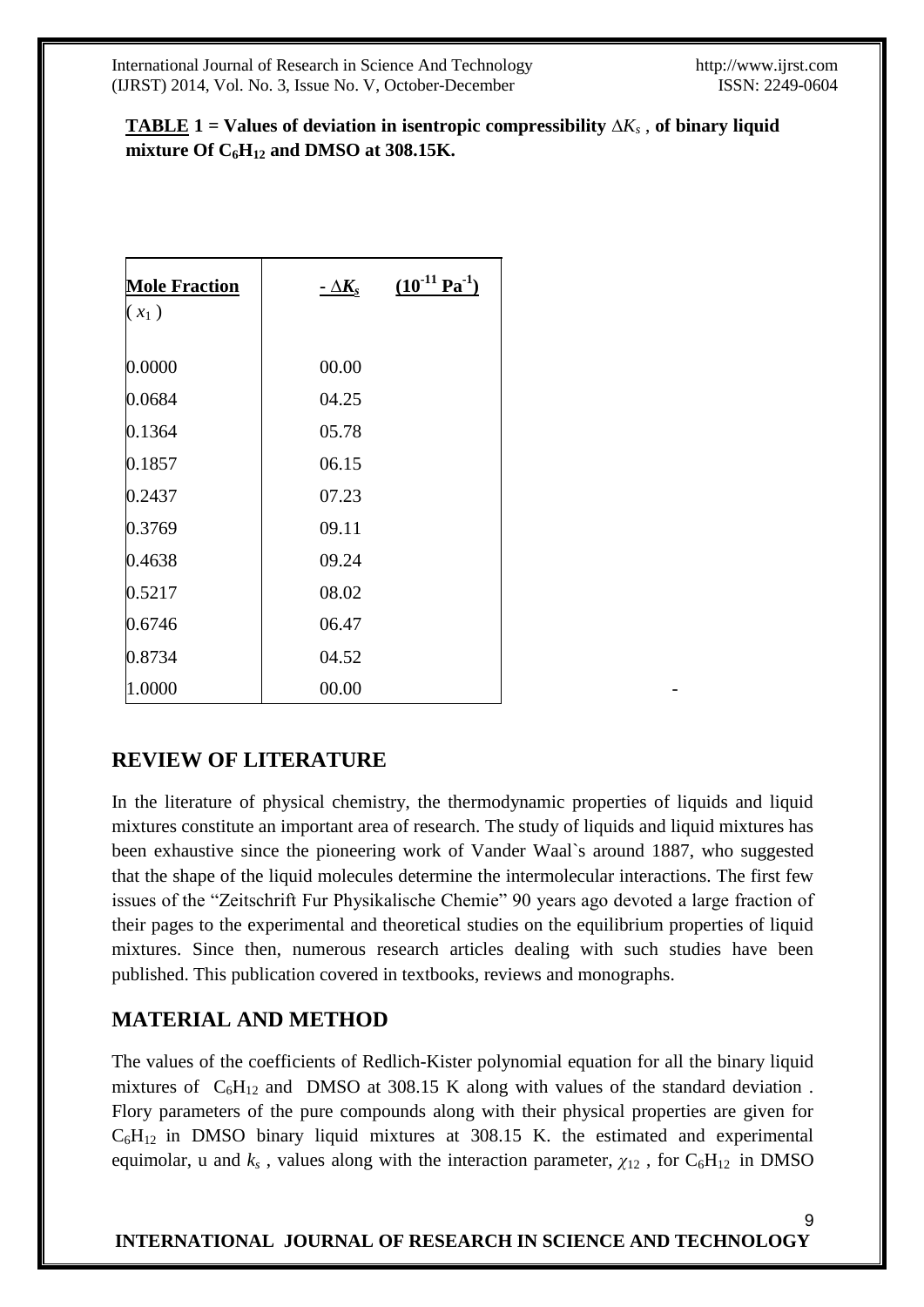International Journal of Research in Science And Technology http://www.ijrst.com (IJRST) 2014, Vol. No. 3, Issue No. V, October-December ISSN: 2249-0604

binary liquid mixtures at 308.15 K. Estimated values for speeds of sound and isentropic compressibility are almost identical to experimental results for  $C_6H_{12}$  mixtures. theoretical values of ultrasonic speed calculated from FLT, CFT, Nomotos and Van Dael and Vangeels ideal mixing relation and percentage error in calculated values for DMSO +  $C_6H_{12}$  at 308.15 K.

# **RESULT AND DISCUSSION**

All the systems of DMSO with C6H12 shows negative deviation through ∆*K<sup>s</sup>* Isotherms over entire range of mole fraction (Figure 1). A clear minima at the mole fraction around  $x_1 =$ 0.3867, indicates that the maximum interactions are at This mole fraction range. It is observed that ∆u values are positive while, ∆*K<sup>s</sup>* values are negative, such trends of positive deviation in a speed of sound and negative deviation in isentropic compressibility is quite common.

In pure DMSO, there is dipole–dipole as well as the usual dispersive interaction. The effect of adding a non polar second component is primarily to disrupt the dipolar interaction of the first component, but when the second component is also polar, the dipole-dipole interaction between unlike molecule is most likely which result in contraction of volume and the mixture becomes the less compressible.



**Figure 1** Deviation in isentropic compressibility (-  $\Delta K_s$ ) of C<sub>6</sub>H<sub>12</sub> with the mole fraction of DMSO.

# **CONCLUSION**

The behavior of binary liquid mixtures can be explained in term of physical forces -dispersion chemical forces – dipole-dipole interaction. The former factor increases the intermolecular

#### 10 **INTERNATIONAL JOURNAL OF RESEARCH IN SCIENCE AND TECHNOLOGY**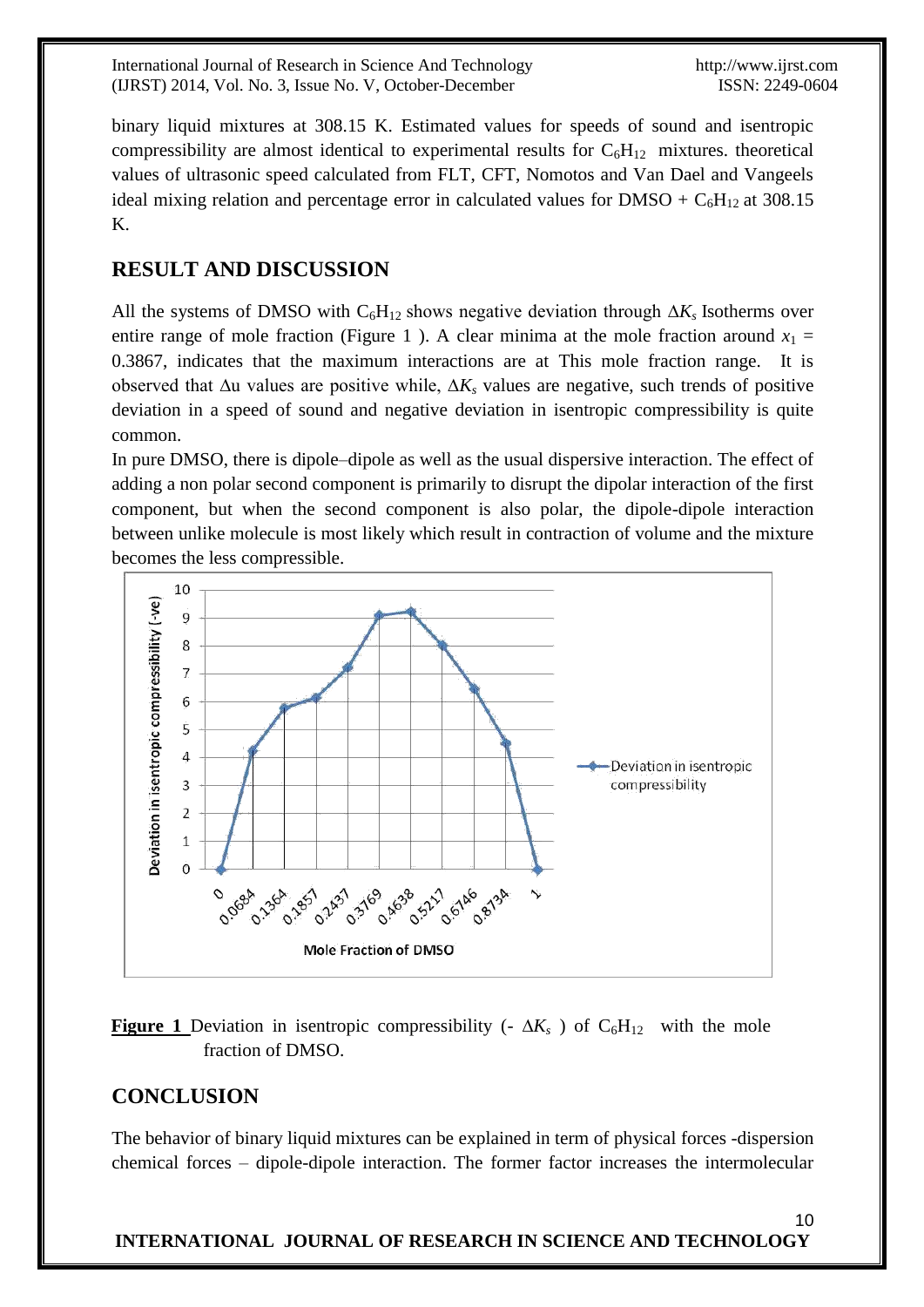International Journal of Research in Science And Technology http://www.ijrst.com (IJRST) 2014, Vol. No. 3, Issue No. V, October-December ISSN: 2249-0604

11

free length as described by Jacobson. This is turn, causes negative deviation in sound speed and positive deviation in compressibility. On the other hand, the latter factor decreases the intermolecular path lengths leading to a positive deviation in sound speed and negative Deviation in compressibility and excess molar volume,  $V_m^E$ . The actual values depend upon the relative strength of two opposing effects. The observed negative values of ∆*K<sup>s</sup>* and excess molar volume and positive values of ∆*u* for these mixtures imply that the specific interaction dominate over the dispersive interaction between unlike molecules. the negative value of deviation in the molecular free length parameter substantive the above argument undoubtedly and undeniably unveils the fact the specific interaction are being operative between the molecules of solvent and co-solvents in the mixture.

#### **Table 2 Interaction Parameters,** *χ***<sup>12</sup> , calculated and experimental equimolar speed of sound, and isentropic compressibility's, ∆***k<sup>s</sup>* **, of the binary systems at 308.15K.**

|      | $\Box$ $(J \, cm^{\Box}) u$ $(m s^{\Box}) u$ $(m s^{\Box}) k (T P a^{\Box}) k s$ $(T P a^{\Box})$ |                |                       |       |  |
|------|---------------------------------------------------------------------------------------------------|----------------|-----------------------|-------|--|
|      | C                                                                                                 | ex.            |                       | ,ex   |  |
| 12   | al                                                                                                | $\mathbf{p} t$ | $\mathcal{S}$         |       |  |
|      | $C_6H_{12}$ + DMSO                                                                                |                |                       |       |  |
| 80.4 |                                                                                                   |                | 1501.70 1502.40 13.43 | 13.58 |  |

#### **REFERENCES**

P. Venkatesu, M. V. P. Rao, Excess volumes of ternary mixtures of *N,N*-

dimethylformamide + methyl isobutyl ketone + 1-alkanols at 303.15

- B. Jacobson, Intermolecular free lengths in the liquid state; Adiabatic and isothermal compressibilities. *Acta Chim. Scand*, 1992, **6**, 1485-1497.
- Internet, as per data provided in advanced Chemistry Development Inc, Adelaide Street, West Toronto-Ontario, Canada (2011).
- S. Thirumaran M. Rajeswari, Acoustic studies on Binary liquid mixtures of some aromatic hydrocarbons with dimethyl sulphoxide (DMSO) at 303.15K. Archives of Physics Research, 2011, **2**(2), 149-156.
- Subramanyan Naidu P & Ravindra Prasad K, Indian J Pure & Appl Phys, 42, 512 (2004).